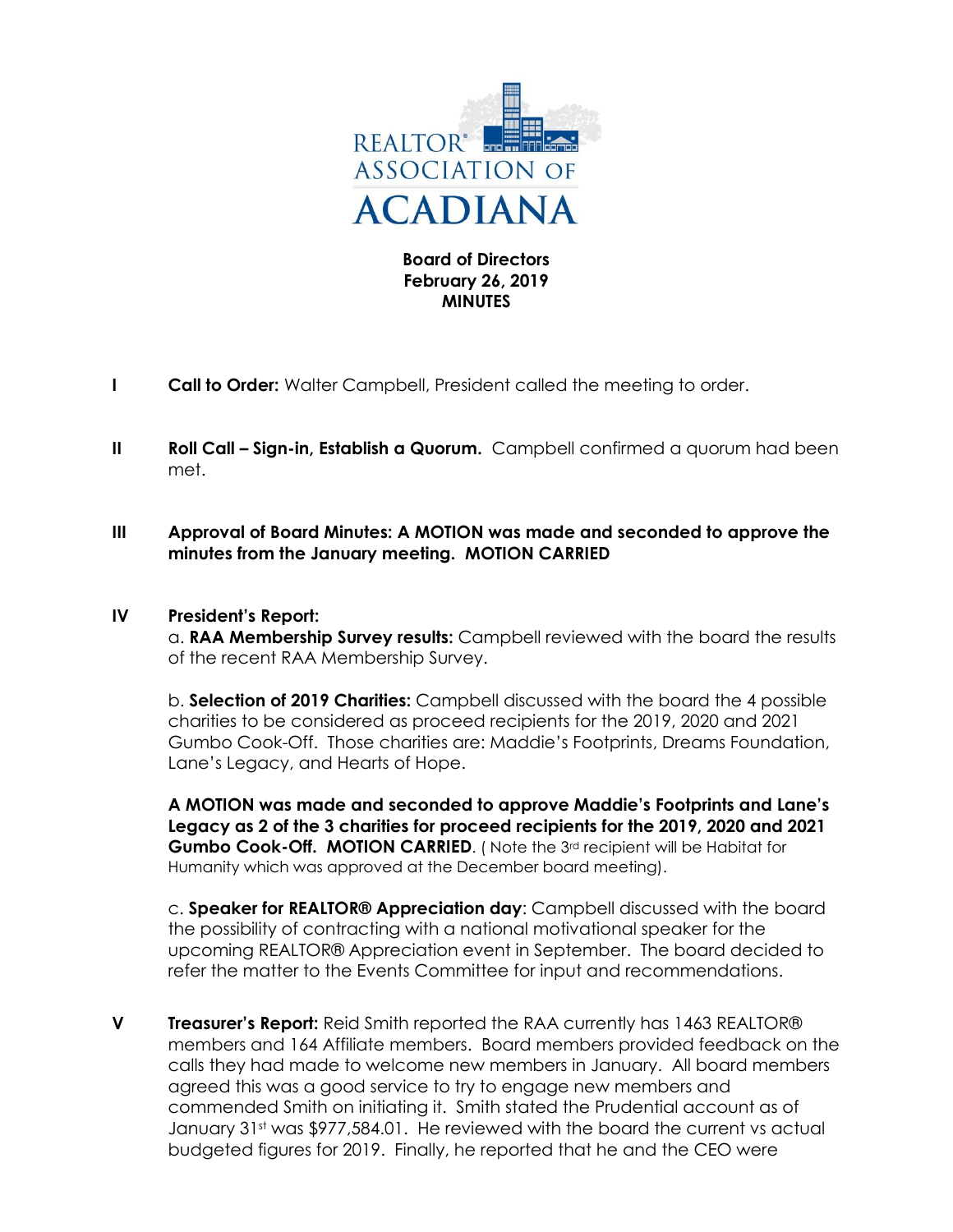working with RAA's CPA Firm, Darnall, Sikes, Gardes & Frederick on the 2018 tax return as well as the annual review. Smith hopes both to be completed by the end of March. Smith will keep the board updated.

# **A MOTION was made and seconded to accept the Treasurer's report as presented. MOTION CARRIED**

### **VI Committee Reports:**

a. MLS: Lori McCarthy, MLS Chair reviewed the minutes from the February MLS Meeting. **A MOTION was made and seconded to approve the minutes from the MLS Committee as presented. MOTION CARRIED**

b. YPN: Leslie Guillory, YPN Chair reviewed the minutes from the February YPN meeting**. A MOTION was made and seconded to approve the YPN minutes as presented. MOTION CARRIED**

c. Professional Development: Susan Holliday reviewed the minutes from the Professional Development Meeting. **A MOTION was made and seconded to approve the minutes from the Professional Development meeting as presented. MOTION CARRIED**

d. Events: Susan Holliday reviewed the minutes from the Events Committee Meeting. **A MOTION was made and seconded to approve the minutes from the Events Committee meeting as presented. MOTION CARRIED**

### **VII CEO Report:**

a. Staff training on Emergenetics: Holliday reported that she and the staff had participated in a half day training with Harold Suire on Emergenetics.

b. RAA Report Card: Holliday reviewed with the board the 2018 RAA Report card which is a snapshot of the year for 2018 and provides highlights on RAA's successes for the year.

c. Harassment Video: Board members viewed a video on Harassment from NAR's general counsel. Holliday will work with RAA's legal counsel, Steve Oat's to update RAA's Harassment policy to reflect Nar's current policy. Holliday will bring a draft of the new policy to the March Board Meeting.

# **VIII Upcoming Events:**

**Campbell referred board members to the below events for RAA and encouraged board members to add these events to their calendars.** 

1. **February Monthly Broker Breakfast**: Friday, February 22<sup>nd</sup> 8:30am at RAA Office

2. **Major Investor Event**: Friday, March 1st 11:30am at Café V

3. **AHBA Homeshow**: March 9th & 10th at the Cajundome Convention center